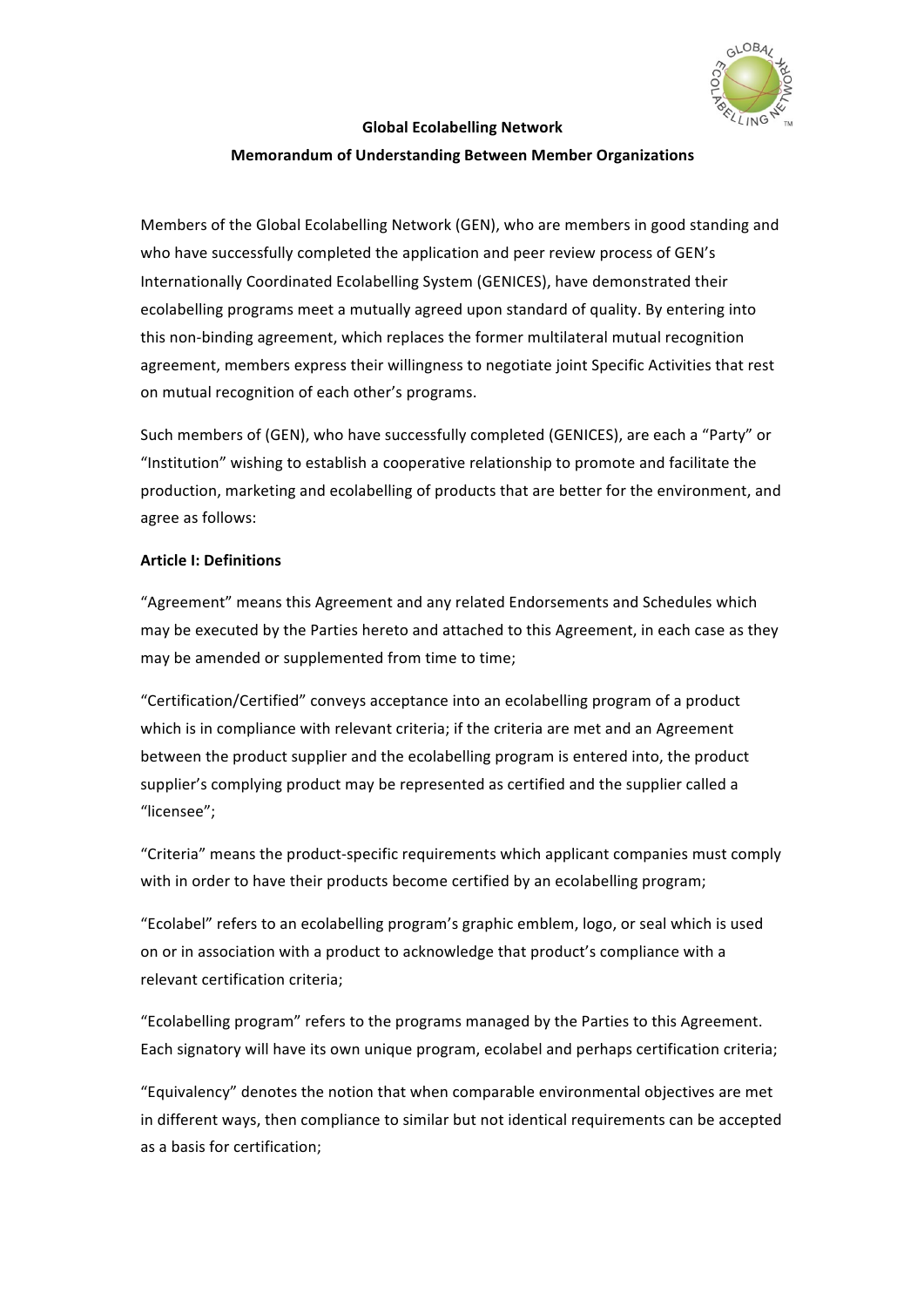**\_\_\_\_\_\_\_\_\_\_\_\_\_\_\_\_\_\_\_\_\_\_\_\_\_\_\_\_\_\_\_\_\_\_\_\_\_\_\_\_\_\_\_\_\_\_\_\_\_\_\_\_\_\_\_\_\_\_\_\_\_\_\_\_\_\_\_\_\_\_\_\_\_\_\_**

"Mutual acceptance/Mutual recognition" means mutual recognition of tests, inspections, conformity assessment, administrative procedures and, where appropriate, environmental criteria;

"Specific Activities" means any joint initiatives among GEN members based on some level of mutual recognition of each other's ecolabelling programs;

"Party" means a signatory to this Agreement.

#### **II: Scope of Collaboration**

- 2.1 General Scope. Each institution may offer to the other opportunities for recognition of operational systems and procedures, certification criteria, testing methods, and may offer guidance and technical support if feasible, notification and engagement on criteria development, and more as will foster a collaborative relationship.
- 2.2 Specific Activities. Specific activities implemented under authority of this MOU shall be subject to availability of funds and the approval of each institution's authorized representatives. The institutions contemplate implementation of activities such as: (a) joint certification criteria development; (b) joint research activities; (c) harmonization of existing certification criteria and/or testing methods; (d) harmonization of product categories; (e) determination of equivalencies between testing requirements for the purpose of mutual recognition; (f) verification of conformance to the other institution's product criteria/requirements for the purpose of mutual recognition of such verification activities/results.
- 2.3 Separate Agreements. In the absence of pre-existing Specific Activities, and prior to initiating any new Specific Activity, the involved Parties will negotiate and enter into a separate agreement, signed by each Party's authorized signatory, describing the terms of the arrangement, including the budgets.

#### **Article III: Renewal, Termination, and Amendment**

- 3.1 Duration. This MOU shall remain in force for each Party five years from the date of that Party's most recent GENICES audit. Parties may leave this MOU by providing 30 days advance written notice to the other Parties.
- 3.2 Extension and Renewal. The Parties may extend or renew this MOU by agreement, confirmed in a written amendment signed by each Party's authorized signatory.
- 3.3 Amendment. No amendment of the terms of this MOU will be effective unless made in writing and signed by each Party's authorized signatory.
- 3.4 Termination for Change in Status: The involvement of any Party to this Agreement will be terminated if that Party ceases to have the authority to manage and operate

|                       | Global Ecolabelling Network |
|-----------------------|-----------------------------|
| gensecretariat@ul.com |                             |
|                       |                             |